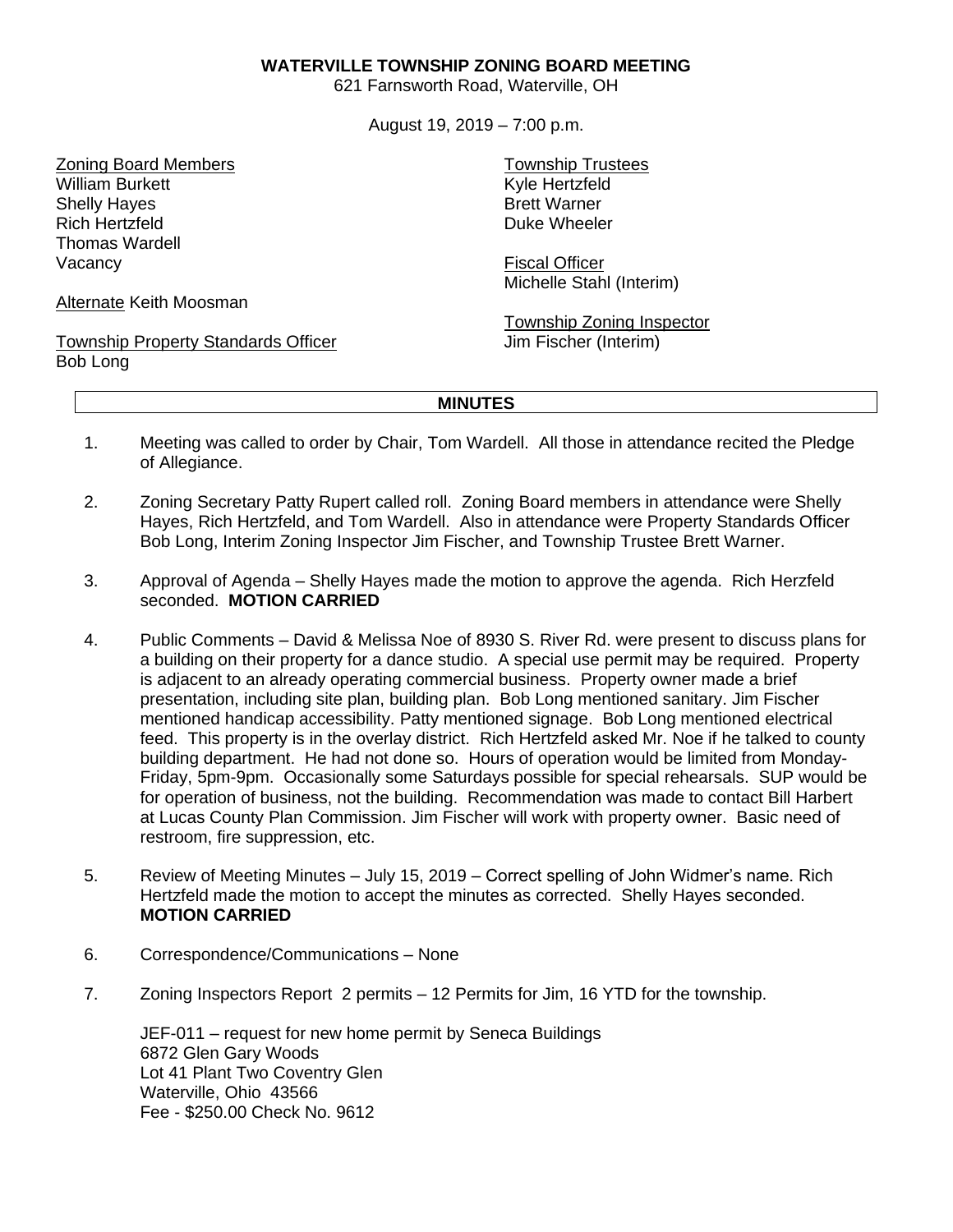JEF-012 – request for a pool permit Jill and Kurt Frankart 6408 Coventry Way Waterville, Ohio 43566 Fee for pool - \$300.00 Check No. 112

Looking at the above two permits, it would appear our current fee schedule needs to be reviewed. A new home fee being \$250, and a pool permit being \$300 seems to be a bit out of balance. Jim will copy fee schedule for next months meeting to be reviewed at October's meeting.

Rich Hertzfeld mentioned realtor sign at Noward and 64. Seems to be infringing on line of sight. Larger than smaller temporary signs. Not to exceed 32 sq. ft. Not zoned C or M. Section 11-7. Right of way on both roads needs to be adhered to. Should be checked out for safety reasons.

The Josh Doyle Homes realtor signs for the Telluride subdivision that are in the right of way remains unresolved.

Permit for a new barn on the Matt Richy property (torn down and rebuilt rather than reburbish without a permit for rebuild) is unresolved.

Requirement for a fence around an in-ground pool on the Don Heilman property is unresolved.

Wednesday, August 14, 2019, I spoke with Sharon Turner from EAS and Associates (Engineers, Architects, Surveyors and Associates) about getting the plans for Coventry Glen Plat #10 cover sheet signed. We should review tonight.

Received a complaint from Robin Buffy who lives in the Waterville Township area of Crimson Hollow. Tall, mature weeds on the future Telluride property, are going to see and contaminating hers and other adjacent properties. I drove past the affected area and she has a valid issue. I spoke with Mike Mallery from Josh Doyle Home who said he would look into the weed problem as well as the signs in the right of way problem.

I spoke with an agent from Marleau Fence asking if a permit is required if an existing fence is in place (properly permitted) and being replaced with an in kind one. I told her no, but thought we should discuss my answer tonight as this was a new circumstance for me.

8. Property Standards Officer Report – Keith Hannewald will talk to Lois Haberstock regarding the construction debris left from the barn teardown. If unable to reach her, he will call me back.

Realtor sign on Neapolis Waterville Rd. between Heller and St. Rt. 295 were 4 ft. from brim. After a phone call, they were moved the next day.

## 9. Old Business

- Zoning Resolution Handbook Review John Widmer will not be in attendance. Next review will be at September's meeting.
- Special Use Permits Review No progress.
- 10. New Business None